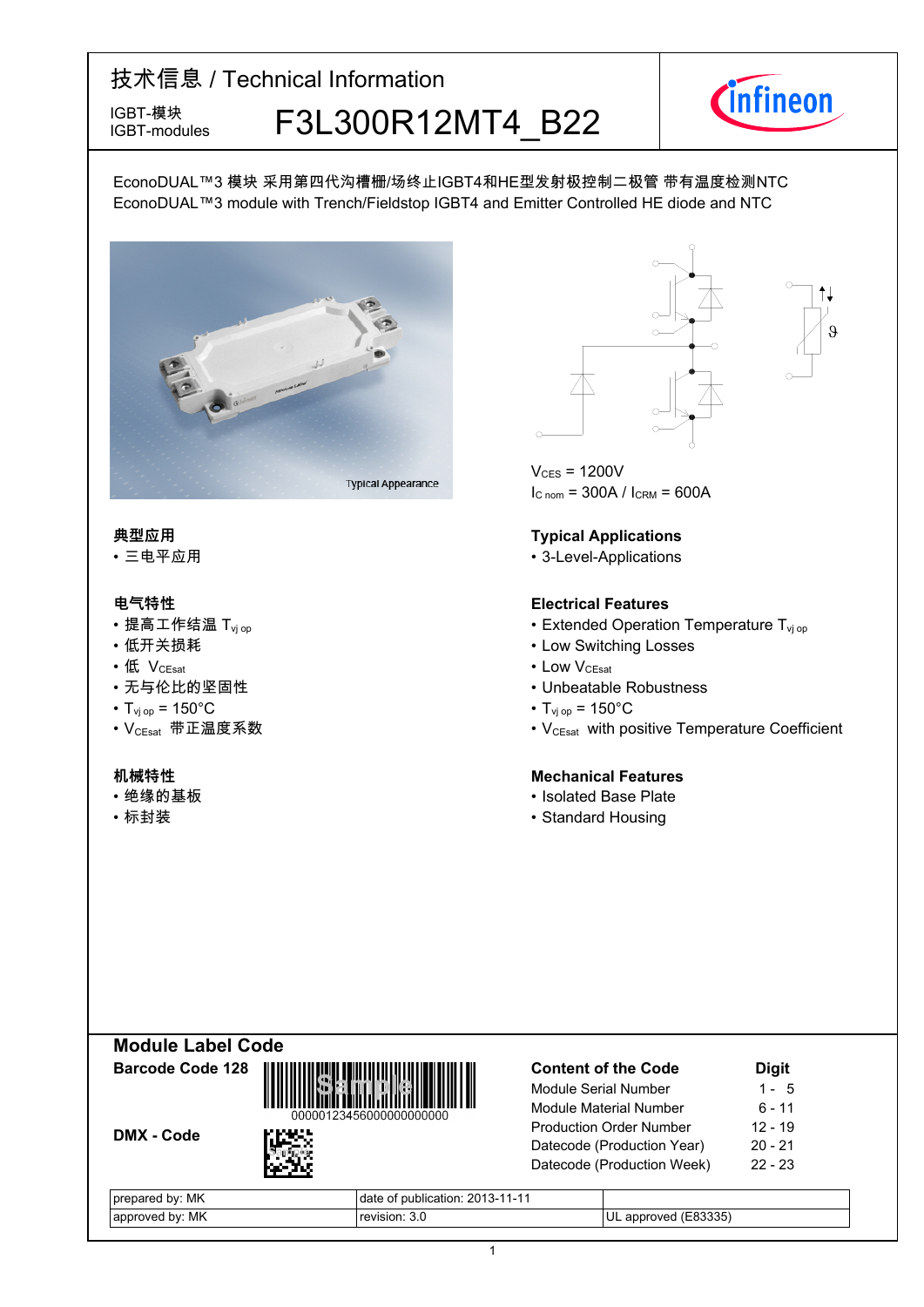IGBT-modules

# IGBT-模块 F3L300R12MT4\_B22



### **IGBT,-逆变器-/-IGBT,Inverter**

| 最大额定值 / Maximum Rated Values                   |                                                                                                         |                          |            |        |
|------------------------------------------------|---------------------------------------------------------------------------------------------------------|--------------------------|------------|--------|
| 集电极 - 发射极电压<br>Collector-emitter voltage       | $T_{\rm vi}$ = 25 $^{\circ}$ C                                                                          | V <sub>CES</sub>         | 1200       |        |
| 连续集电极直流电流<br>Continuous DC collector current   | $T_c$ = 100°C, $T_{\rm vi \, max}$ = 175°C<br>$T_c = 25^{\circ}$ C, $T_{\text{vinnax}} = 175^{\circ}$ C | IC <sub>nom</sub><br>Ic. | 300<br>450 | A<br>A |
| 集电极重复峰值电流<br>Repetitive peak collector current | $t_P = 1$ ms                                                                                            | <b>ICRM</b>              | 600        | A      |
| 总功率损耗<br>Total power dissipation               | $T_c = 25^{\circ}$ C, $T_{\text{vi max}} = 175^{\circ}$ C                                               | $P_{\text{tot}}$         | 1550       | W      |
| 栅极 - 发射极峰值电压<br>Gate-emitter peak voltage      |                                                                                                         | V <sub>GES</sub>         | $+/-20$    |        |

| 特征值 / Characteristic Values                           |                                                                                                                                                                                                |                                                                                       |                           | min.  | typ.                 | max.  |                       |
|-------------------------------------------------------|------------------------------------------------------------------------------------------------------------------------------------------------------------------------------------------------|---------------------------------------------------------------------------------------|---------------------------|-------|----------------------|-------|-----------------------|
| 集电极 - 发射极饱和电压<br>Collector-emitter saturation voltage | $I_C$ = 300 A, $V_{GE}$ = 15 V<br>$I_C$ = 300 A, $V_{GE}$ = 15 V<br>$I_c$ = 300 A, $V_{GE}$ = 15 V                                                                                             | $T_{vi}$ = 25°C<br>$T_{\text{vj}}$ = 125°C<br>$T_{vi}$ = 150 $^{\circ}$ C             | $V_{CE\ sat}$             |       | 1,75<br>2,00<br>2,05 | 2,10  | V<br>V<br>V           |
| 栅极阈值电压<br>Gate threshold voltage                      | $I_c = 11,5 \text{ mA}, V_{CE} = V_{GE}, T_{vi} = 25^{\circ} \text{C}$                                                                                                                         |                                                                                       | V <sub>GFth</sub>         | 5.2   | 5.8                  | 6.4   | V                     |
| 栅极电荷<br>Gate charge                                   | $V_{GE}$ = -15 V  +15 V                                                                                                                                                                        |                                                                                       | $\mathsf{Q}_{\mathsf{G}}$ |       | 2,25                 |       | $\mu$ C               |
| 内部栅极电阻<br>Internal gate resistor                      | $T_{vi}$ = 25°C                                                                                                                                                                                |                                                                                       | $R_{\text{Gint}}$         |       | 2,5                  |       | $\Omega$              |
| 输入电容<br>Input capacitance                             | f = 1 MHz, $T_{vi}$ = 25°C, $V_{CE}$ = 25 V, $V_{GE}$ = 0 V                                                                                                                                    |                                                                                       | $C_{\text{ies}}$          |       | 19,0                 |       | nF                    |
| 反向传输电容<br>Reverse transfer capacitance                | f = 1 MHz, $T_{vi}$ = 25°C, $V_{CE}$ = 25 V, $V_{GE}$ = 0 V                                                                                                                                    |                                                                                       | $C_{res}$                 |       | 1,05                 |       | nF                    |
| 集电极-发射极截止电流<br>Collector-emitter cut-off current      | $V_{CE}$ = 1200 V, $V_{GE}$ = 0 V, $T_{vj}$ = 25°C                                                                                                                                             |                                                                                       | ICES                      |       |                      | 1.0   | mA                    |
| 栅极-发射极漏电流<br>Gate-emitter leakage current             | $V_{CE}$ = 0 V, $V_{GE}$ = 20 V, T <sub>vi</sub> = 25°C                                                                                                                                        |                                                                                       | <b>I</b> GES              |       |                      | 100   | nA                    |
| 开通延迟时间(电感负载)<br>Turn-on delay time, inductive load    | $I_C$ = 300 A, $V_{CE}$ = 600 V<br>$V_{GF} = \pm 15 V$<br>$R_{\text{Gon}} = 1.0 \Omega$                                                                                                        | $T_{\rm vj} = 25^{\circ} \text{C}$<br>$T_{vi}$ = 125°C<br>$T_{vi}$ = 150 $^{\circ}$ C | $t_{\text{d}}$ on         |       | 0,18<br>0,20<br>0,21 |       | μs<br><b>US</b><br>μs |
| 上升时间(电感负载)<br>Rise time, inductive load               | $I_C$ = 300 A, $V_{CE}$ = 600 V<br>$V_{GF} = \pm 15 V$<br>$\mathsf{R}_{\mathsf{Gon}}$ = 1,0 $\Omega$                                                                                           | $T_{\rm vj}$ = 25°C<br>$T_{vi}$ = 125°C<br>$T_{vi} = 150^{\circ}$ C                   | t                         |       | 0.05<br>0,06<br>0,06 |       | <b>US</b><br>μs<br>μs |
| 关断延迟时间(电感负载)<br>Turn-off delay time, inductive load   | $I_C$ = 300 A, $V_{CE}$ = 600 V<br>$V_{GF}$ = $\pm 15$ V<br>$R_{Goff}$ = 1,0 $\Omega$                                                                                                          | $T_{\rm vj}$ = 25°C<br>$T_{\text{vj}}$ = 125°C<br>$T_{vi}$ = 150 $^{\circ}$ C         | $t_{d \text{ off}}$       |       | 0.38<br>0.48<br>0,51 |       | <b>US</b><br>μs<br>μs |
| 下降时间(电感负载)<br>Fall time, inductive load               | $I_c$ = 300 A, $V_{CE}$ = 600 V<br>$V_{GF}$ = ±15 V<br>$R_{Goff}$ = 1,0 $\Omega$                                                                                                               | $T_{vi}$ = 25 $^{\circ}$ C<br>$T_{vi} = 125^{\circ}$ C<br>$T_{vi}$ = 150 $^{\circ}$ C | t                         |       | 0.05<br>0,08<br>0.09 |       | μs<br>μs<br>μs        |
| 开通损耗能量 (每脉冲)<br>Turn-on energy loss per pulse         | $I_C$ = 300 A, $V_{CE}$ = 600 V, L <sub>S</sub> = 35 nH<br>$V_{GE}$ = ±15 V, di/dt = 4650 A/µs (T <sub>vi</sub> = 150°C) T <sub>vi</sub> = 125°C<br>$\mathsf{R}_{\mathsf{Gon}}$ = 1,0 $\Omega$ | $T_{vi}$ = 25 $^{\circ}$ C<br>$T_{vi}$ = 150 $^{\circ}$ C                             | $E_{on}$                  |       | 18,0<br>27,5<br>30,5 |       | mJ<br>mJ<br>mJ        |
| 关断损耗能量 (每脉冲 )<br>Turn-off energy loss per pulse       | $I_c$ = 300 A, $V_{cF}$ = 600 V, L <sub>S</sub> = 35 nH<br>$V_{GE}$ = ±15 V, du/dt = 3500 V/µs (T <sub>vj</sub> = 150°C)T <sub>vj</sub> = 125°C<br>$\mathsf{R}_{\mathsf{Goff}}$ = 1,0 $\Omega$ | $T_{vi} = 25^{\circ}$ C<br>$T_{vi} = 150^{\circ}$ C                                   | $E_{\text{off}}$          |       | 17,5<br>28,0<br>31,5 |       | mJ<br>mJ<br>mJ        |
| 短路数据<br>SC data                                       | $V_{GE}$ $\leq$ 15 V, V <sub>CC</sub> = 800 V<br>$V_{CEmax}$ = $V_{CES}$ - $L_{sCE}$ ·di/dt                                                                                                    | $t_P \le 10$ µs, $T_{vi} = 25^{\circ}$ C<br>$t_P \le 10$ µs, $T_{vi} = 150^{\circ}$ C | $I_{SC}$                  |       | 1900<br>1400         |       | A<br>Α                |
| 结 - 外壳热阻<br>Thermal resistance, junction to case      | 每个 IGBT / per IGBT                                                                                                                                                                             |                                                                                       | $R_{thJC}$                |       |                      | 0,097 | K/W                   |
| 外壳 - 散热器热阻<br>Thermal resistance, case to heatsink    | 每个 IGBT / per IGBT<br>$\lambda_{\text{Paste}} = 1 \text{ W/(m·K)}$ / $\lambda_{\text{grease}} = 1 \text{ W/(m·K)}$                                                                             |                                                                                       | $R_{thCH}$                |       | 0,03                 |       | K/W                   |
| 在开关状态下温度<br>Temperature under switching conditions    |                                                                                                                                                                                                |                                                                                       | $T_{\rm vj~op}$           | $-40$ |                      | 150   | $^{\circ}$ C          |
|                                                       |                                                                                                                                                                                                |                                                                                       |                           |       |                      |       |                       |
| prepared by: MK                                       | date of publication: 2013-11-11                                                                                                                                                                |                                                                                       |                           |       |                      |       |                       |
| approved by: MK                                       | revision: 3.0                                                                                                                                                                                  |                                                                                       |                           |       |                      |       |                       |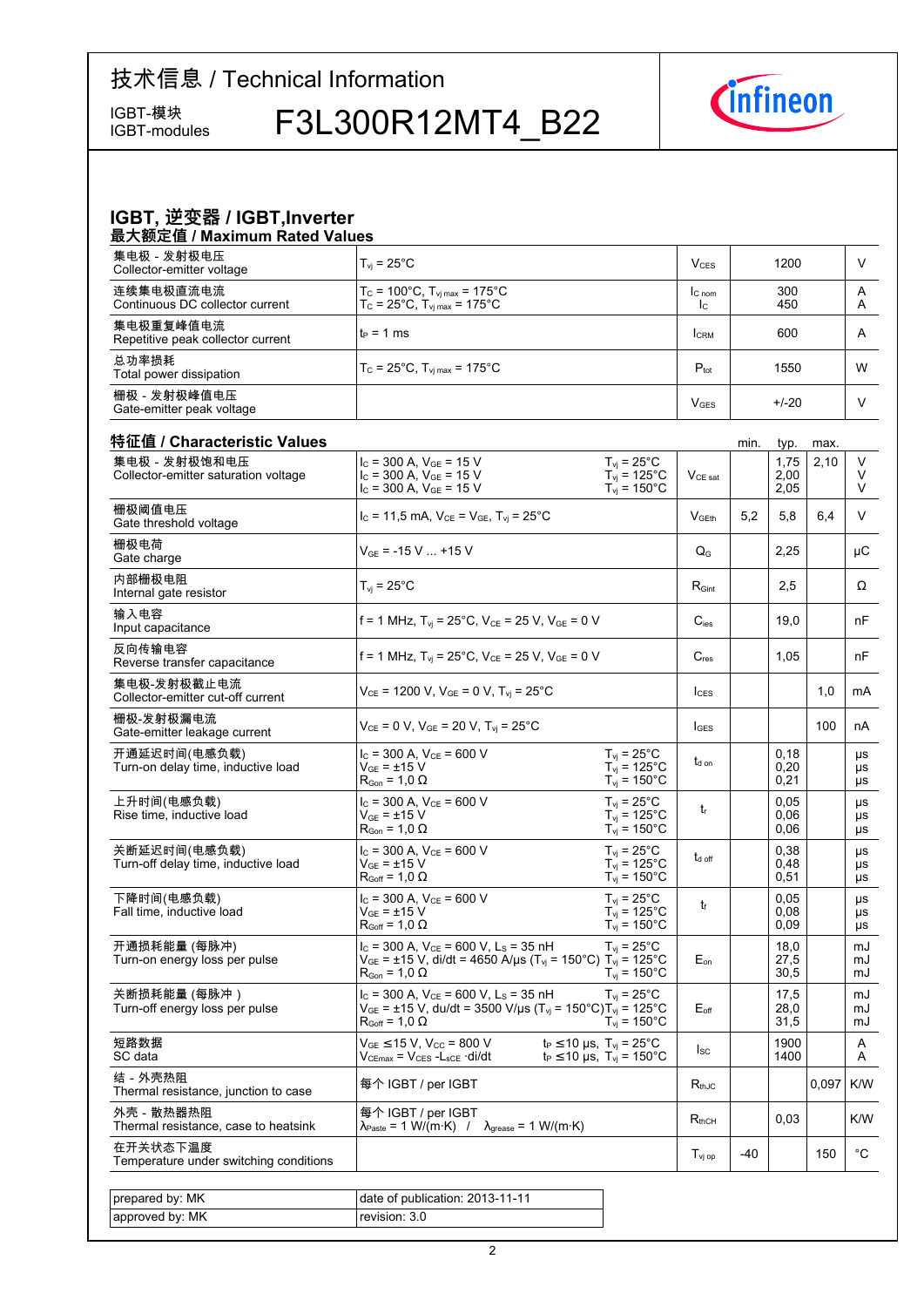IGBT-modules

IGBT-模块 F3L300R12MT4\_B22



#### 二极管,逆变器 / Diode, Inverter 最大额定值 / Maximum Rated Values

| 4X/\8XALIE/ INQAIIIIQIII I\QLCQ VQIQCO      |                                                                                                                                       |                     |               |                      |                  |
|---------------------------------------------|---------------------------------------------------------------------------------------------------------------------------------------|---------------------|---------------|----------------------|------------------|
| 反向重复峰值电压<br>Repetitive peak reverse voltage | $T_{vi}$ = 25 $^{\circ}$ C                                                                                                            |                     | $V_{\rm RRM}$ | 1200                 |                  |
| 连续正向直流电流<br>Continuous DC forward current   |                                                                                                                                       |                     | I۴            | 300                  | A                |
| 正向重复峰值电流<br>Repetitive peak forward current | l t∍ = 1 ms                                                                                                                           |                     | <b>FRM</b>    | 600                  | A                |
| I2t-值<br>$l2t$ - value                      | $V_R$ = 0 V, t <sub>P</sub> = 10 ms, T <sub>vj</sub> = 125°C<br>V <sub>R</sub> = 0 V, t <sub>P</sub> = 10 ms, T <sub>vj</sub> = 150°C |                     | $ ^{2}t$      | 19000<br>15500       | $A^2S$<br>$A^2S$ |
| 特征值 / Characteristic Values                 |                                                                                                                                       |                     |               | min.<br>typ.<br>max. |                  |
| 正向电压                                        | $I_F = 300$ A. $V_{GF} = 0$ V                                                                                                         | $T_{\rm vi}$ = 25°C |               | 2.15<br>. 65         |                  |

| 正向电压<br>Forward voltage                            | $I_F = 300$ A, $V_{GE} = 0$ V<br>$I_F = 300$ A, $V_{GE} = 0$ V<br>$I_F = 300$ A, $V_{GF} = 0$ V                                       | $T_{vi}$ = 25°C<br>$T_{vi}$ = 125°C<br>$T_{\text{vi}}$ = 150 $^{\circ}$ C | $V_F$                 |     | 1,65<br>1,65<br>1,65 | 2,15        | $\vee$<br>v<br>V |
|----------------------------------------------------|---------------------------------------------------------------------------------------------------------------------------------------|---------------------------------------------------------------------------|-----------------------|-----|----------------------|-------------|------------------|
| 反向恢复峰值电流<br>Peak reverse recovery current          | $I_F = 300$ A, - di <sub>F</sub> /dt = 4650 A/us (T <sub>vi</sub> =150°C) T <sub>vi</sub> = 25°C<br>$V_R = 600 V$<br>$V_{GF}$ = -15 V | $T_{\rm vi}$ = 125°C<br>$T_{vi}$ = 150 $^{\circ}$ C                       | <b>IRM</b>            |     | 335<br>400<br>420    |             | A<br>A<br>A      |
| 恢复电荷<br>Recovered charge                           | $I_F = 300$ A, - dir/dt = 4650 A/us (T <sub>vi</sub> =150°C) T <sub>vi</sub> = 25°C<br>$V_R$ = 600 V<br>$V_{GF}$ = -15 V              | $T_{vi}$ = 125°C<br>$T_{vi}$ = 150 $^{\circ}$ C                           | Q,                    |     | 32,0<br>60,0<br>69,0 |             | μC<br>μC<br>μC   |
| 反向恢复损耗(每脉冲)<br>Reverse recovery energy             | $I_F = 300$ A, - di <sub>F</sub> /dt = 4650 A/us (T <sub>vi</sub> =150°C) T <sub>vi</sub> = 25°C<br>$V_R$ = 600 V<br>$V_{GF}$ = -15 V | $T_{vi}$ = 125°C<br>$T_{vi}$ = 150 $^{\circ}$ C                           | $E_{rec}$             |     | 16.0<br>30,0<br>34,0 |             | mJ<br>mJ<br>mJ   |
| 结-外壳热阻<br>Thermal resistance, junction to case     | 每个二极管 / per diode                                                                                                                     |                                                                           | $R_{thJC}$            |     |                      | $0,145$ K/W |                  |
| 外壳 - 散热器热阻<br>Thermal resistance, case to heatsink | 每个二极管 / per diode<br>$\lambda_{\text{Paste}} = 1 \text{ W/(m·K)}$ / $\lambda_{\text{grease}} = 1 \text{ W/(m·K)}$                     |                                                                           | $R_{thCH}$            |     | 0.045                |             | K/W              |
| 在开关状态下温度<br>Temperature under switching conditions |                                                                                                                                       |                                                                           | $T_{\mathsf{vi\ op}}$ | -40 |                      | 150         | °C               |

| prepared by: MK | date of publication: 2013-11-11 |
|-----------------|---------------------------------|
| approved by: MK | revision: 3.0 l                 |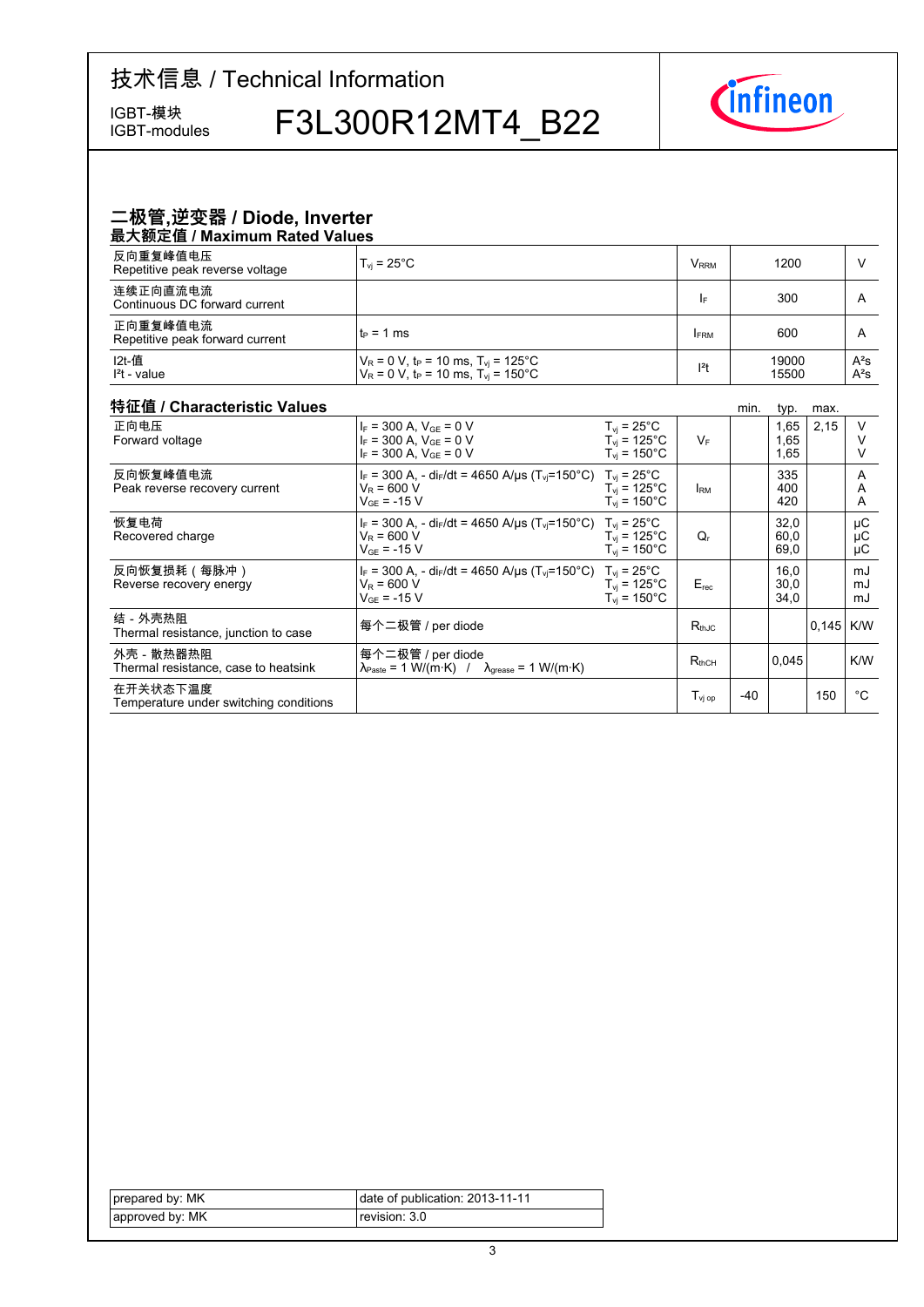IGBT-modules

IGBT-模块<br>IGBT-modules F3L300R12MT4\_B22



### <u>二极管, 三电平 / Diode, 3-Level</u>

| 最大额定值 / Maximum Rated Values                |                                                                                                                        |                         |                |                  |  |  |  |  |  |
|---------------------------------------------|------------------------------------------------------------------------------------------------------------------------|-------------------------|----------------|------------------|--|--|--|--|--|
| 反向重复峰值电压<br>Repetitive peak reverse voltage | $T_{\rm vi}$ = 25 $^{\circ}$ C                                                                                         | <b>V</b> <sub>RRM</sub> | 1200           |                  |  |  |  |  |  |
| 连续正向直流电流<br>Continuous DC forward current   |                                                                                                                        | I۴                      | 300            | A                |  |  |  |  |  |
| 正向重复峰值电流<br>Repetitive peak forward current | $t_P = 1$ ms                                                                                                           | <b>FRM</b>              | 600            | A                |  |  |  |  |  |
| I2t-值<br>$l2t - value$                      | $V_R = 0 V$ , t <sub>p</sub> = 10 ms, T <sub>vi</sub> = 125°C<br>$V_R = 0 V$ , $t_P = 10$ ms, $T_{vi} = 150^{\circ}$ C | $ ^{2}t$                | 19000<br>15500 | $A^2S$<br>$A^2S$ |  |  |  |  |  |

#### 特征值 / Characteristic

| 特征值 / Characteristic Values                        |                                                                                                                   |                                                                         |                  | min. | typ.                 | max.  |                |
|----------------------------------------------------|-------------------------------------------------------------------------------------------------------------------|-------------------------------------------------------------------------|------------------|------|----------------------|-------|----------------|
| 正向电压<br>Forward voltage                            | $I_F = 300$ A, $V_{GE} = 0$ V<br>$I_F = 300$ A, $V_{GF} = 0$ V<br>$I_F = 300$ A, $V_{GF} = 0$ V                   | $T_{vi}$ = 25°C<br>$T_{vi}$ = 125°C<br>$T_{vi}$ = 150 $^{\circ}$ C      | $V_F$            |      | 1,65<br>1,65<br>1,65 | 2,15  | V              |
| 反向恢复峰值电流<br>Peak reverse recovery current          | $I_F$ = 300 A, - di <sub>F</sub> /dt = 4650 A/µs (T <sub>vi</sub> =150°C)<br>$V_R = 600 V$                        | $T_{vi}$ = 25°C<br>$T_{vi}$ = 125 $^{\circ}$ C<br>$T_{\rm vi}$ = 150°C. | <b>I</b> RM      |      | 335<br>400<br>420    |       | A<br>A<br>A    |
| 恢复电荷<br>Recovered charge                           | $I_F = 300$ A, - dir/dt = 4650 A/us (T <sub>vi</sub> =150°C) T <sub>vi</sub> = 25°C<br>$V_R$ = 600 V              | $T_{\rm vi}$ = 125°C<br>$T_{vi}$ = 150 $^{\circ}$ C                     | Q,               |      | 32,0<br>60,0<br>69,0 |       | μC<br>μC<br>μC |
| 反向恢复损耗(每脉冲)<br>Reverse recovery energy             | $I_F = 300$ A, - di <sub>F</sub> /dt = 4650 A/us (T <sub>vi</sub> =150°C) T <sub>vi</sub> = 25°C<br>$V_R$ = 600 V | $T_{vi}$ = 125°C<br>$T_{\rm vi}$ = 150°C                                | $E_{rec}$        |      | 16.0<br>30,0<br>34,0 |       | mJ<br>mJ<br>mJ |
| 结-外壳热阳<br>Thermal resistance, junction to case     | 每个二极管 / per diode                                                                                                 |                                                                         | $R_{thJC}$       |      |                      | 0,145 | K/W            |
| 外壳 - 散热器热阻<br>Thermal resistance, case to heatsink | 每个二极管 / per diode<br>$\lambda_{\text{Paste}} = 1 \text{ W/(m·K)}$ / $\lambda_{\text{grease}} = 1 \text{ W/(m·K)}$ |                                                                         | $R_{thCH}$       |      | 0,045                |       | K/W            |
| 在开关状态下温度<br>Temperature under switching conditions |                                                                                                                   |                                                                         | $T_{\rm vi\,op}$ | -40  |                      | 150   | °C             |

#### 负温度系数热敏电阻 / NTC-Thermistor

| 特征值 / Characteristic Values  |                                                          |                     | min. | typ. | max. |           |
|------------------------------|----------------------------------------------------------|---------------------|------|------|------|-----------|
| 额定电阻值<br>Rated resistance    | $T_c = 25^{\circ}$ C                                     | $R_{25}$            |      | 5.00 |      | $k\Omega$ |
| R100 偏差<br>Deviation of R100 | $T_c$ = 100°C. R <sub>100</sub> = 493 Ω                  | $\Delta$ R/R        | $-5$ |      | 5    | $\%$      |
| 耗散功率<br>Power dissipation    | $T_c = 25^{\circ}$ C                                     | $P_{25}$            |      |      | 20.0 | mW        |
| B-值<br>B-value               | $R_2 = R_{25}$ exp $[B_{25/50}(1/T_2 - 1/(298, 15 K))]$  | $B_{25/50}$         |      | 3375 |      | Κ         |
| B-值<br>B-value               | $R_2 = R_{25}$ exp $[B_{25/80}(1/T_2 - 1/(298, 15 K))]$  | B <sub>25/80</sub>  |      | 3411 |      | Κ         |
| B-值<br>B-value               | $R_2 = R_{25}$ exp $[B_{25/100}(1/T_2 - 1/(298, 15 K))]$ | B <sub>25/100</sub> |      | 3433 |      | Κ         |

根据应用手册标定

Specification according to the valid application note.

| prepared by: MK | date of publication: 2013-11-11 |
|-----------------|---------------------------------|
| approved by: MK | revision: 3.0 l                 |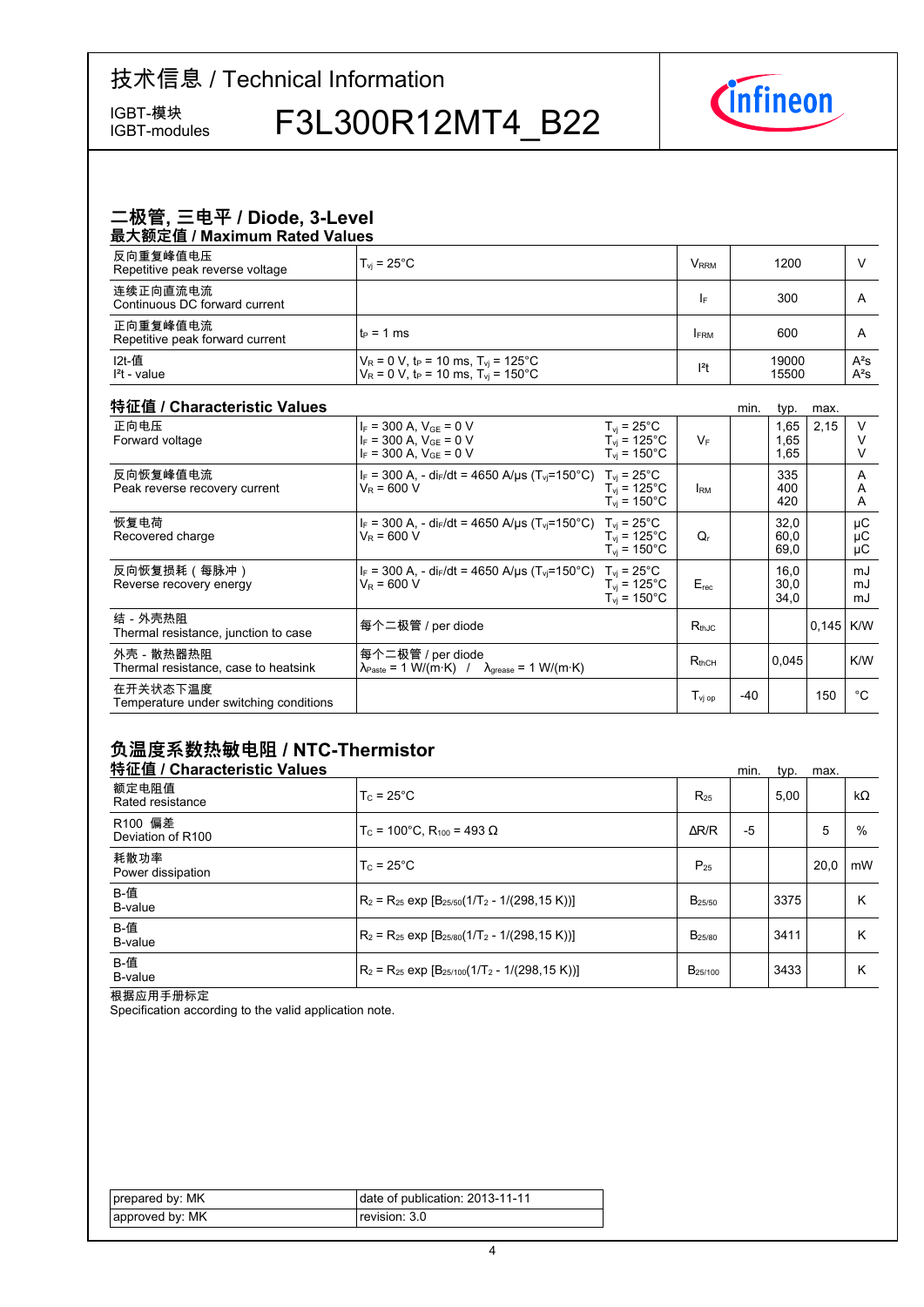IGBT-模块<br>IGBT-modules

F3L300R12MT4\_B22



| 模块 / Module                                              |                                                                                                                 |                  |       |                          |      |                |
|----------------------------------------------------------|-----------------------------------------------------------------------------------------------------------------|------------------|-------|--------------------------|------|----------------|
| 绝缘测试电压<br>Isolation test voltage                         | RMS. $f = 50$ Hz. $t = 1$ min                                                                                   | <b>V</b> isor    |       | 2,5                      |      | kV             |
| 模块基板材料<br>Material of module baseplate                   |                                                                                                                 |                  |       | Cu                       |      |                |
| 内部绝缘<br>Internal isolation                               | 基本绝缘 (class 1, IEC 61140)<br>basic insulation (class 1, IEC 61140)                                              |                  |       | $Al_2O_3$                |      |                |
| 爬电距离<br>Creepage distance                                | 端子- 散热片 / terminal to heatsink<br>端子- 端子 / terminal to terminal                                                 |                  |       | 14,5<br>13,0             |      | <sub>mm</sub>  |
| 电气间隙<br>Clearance                                        | 端子- 散热片 / terminal to heatsink<br>端子- 端子 / terminal to terminal                                                 |                  |       | 12,5<br>10,0             |      | <sub>mm</sub>  |
| 相对电痕指数<br>Comperative tracking index                     |                                                                                                                 | <b>CTI</b>       |       | > 200                    |      |                |
|                                                          |                                                                                                                 |                  | min.  | typ.                     | max. |                |
| 外壳 - 散热器热阻<br>Thermal resistance, case to heatsink       | 每个模块 / per module<br>$\lambda_{\text{Paste}} = 1 \text{ W/(m·K)} / \lambda_{\text{grease}} = 1 \text{ W/(m·K)}$ | $R_{thCH}$       |       | 0.009                    |      | K/W            |
| 杂散电感 模块<br>Stray inductance module                       |                                                                                                                 | $L_{\text{sCE}}$ |       | 35                       |      | nH             |
| 模块引线电阻 端子-芯片<br>Module lead resistance, terminals - chip | T <sub>C</sub> = 25°C, 每个开关 / per switch                                                                        | $R_{CC' + FF'}$  |       | 1.45                     |      | $m\Omega$      |
| 储存温度<br>Storage temperature                              |                                                                                                                 | $T_{\text{stg}}$ | $-40$ |                          | 125  | $^{\circ}C$    |
| 模块安装的安装扭距<br>Mounting torque for modul mounting          | 螺丝 M5 根据相应的应用手册进行安装<br>Screw M5 - Mounting according to valid application note                                  | м                | 3,00  | $\overline{\phantom{a}}$ | 6,00 | N <sub>m</sub> |
| 端子联接扭距<br>Terminal connection torque                     | 螺丝 M6 根据相应的应用手册进行安装<br>Screw M6 - Mounting according to valid application note                                  | M                | 3,0   | $\overline{\phantom{0}}$ | 6,0  | <b>Nm</b>      |
| 重量<br>Weight                                             |                                                                                                                 | G                |       | 345                      |      | g              |

| prepared by: MK | date of publication: 2013-11-11 |
|-----------------|---------------------------------|
| approved by: MK | revision: 3.0 l                 |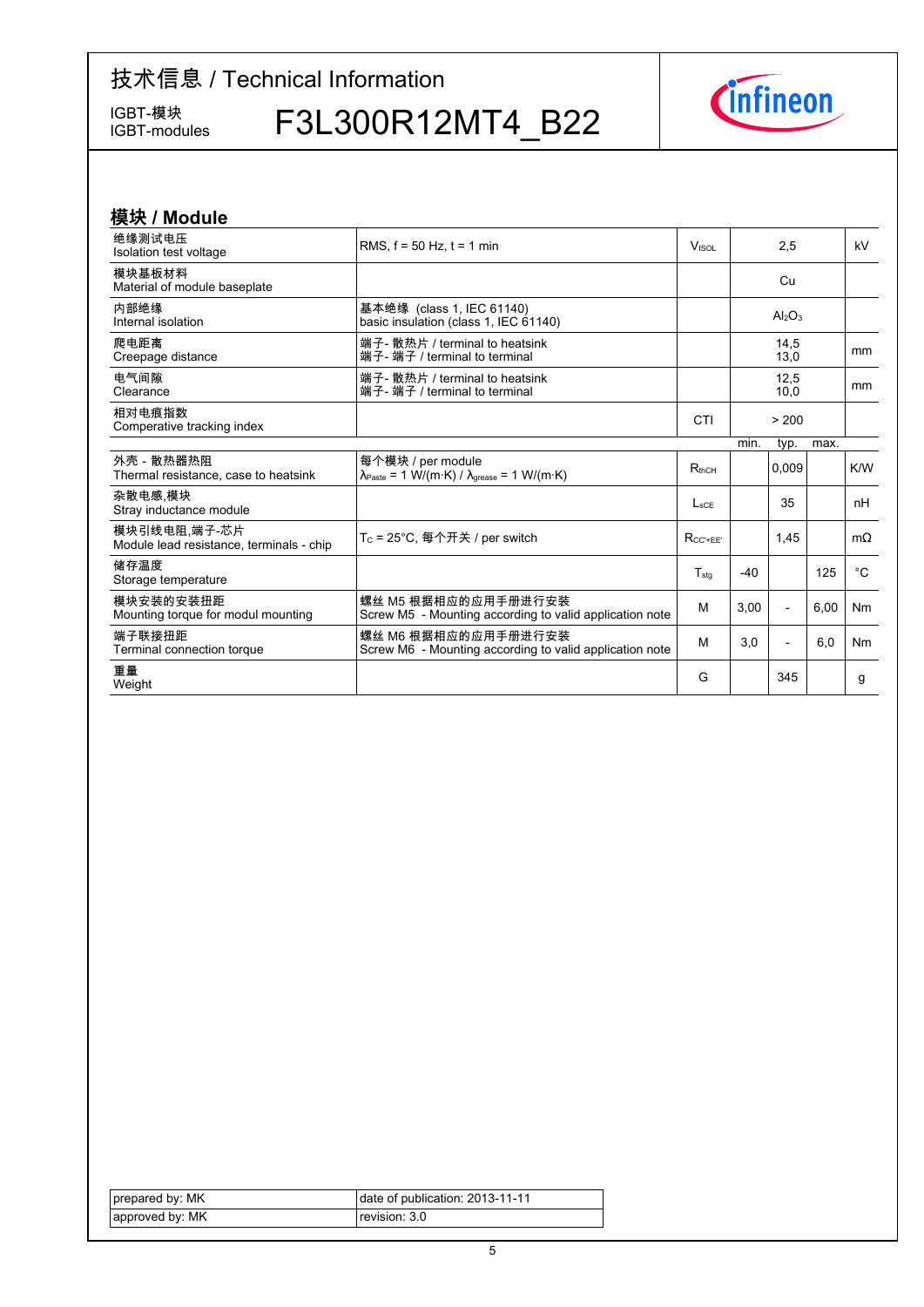## 技术信息 / Technical Information  $F_{\text{IBBT-modeles}}^{\text{IBBT-##}}$  F3L300R12MT4 B22 IGBT-modules





传输特性 IGBT, 逆变器 (典型) **transfer-characteristic-IGBT,Inverter-(typical)**

 $I_{C}$  = f (V<sub>GE</sub>)  $\rm V_{CE}$  = 20 V



输出特性 IGBT, 逆变器 (典型) **output-characteristic-IGBT,Inverter-(typical)**  $I_C = f(V_{CE})$ 



**开关损耗-IGBT,-逆变器-(典型) switching-losses-IGBT,Inverter-(typical)**  $E_{on}$  = f (l<sub>C</sub>),  $E_{off}$  = f (l<sub>C</sub>)



IC [A]

 $V_{GE}$  = ±15 V, R<sub>Gon</sub> = 1  $\Omega$ , R<sub>Goff</sub> = 1  $\Omega$ , V<sub>CE</sub> = 600 V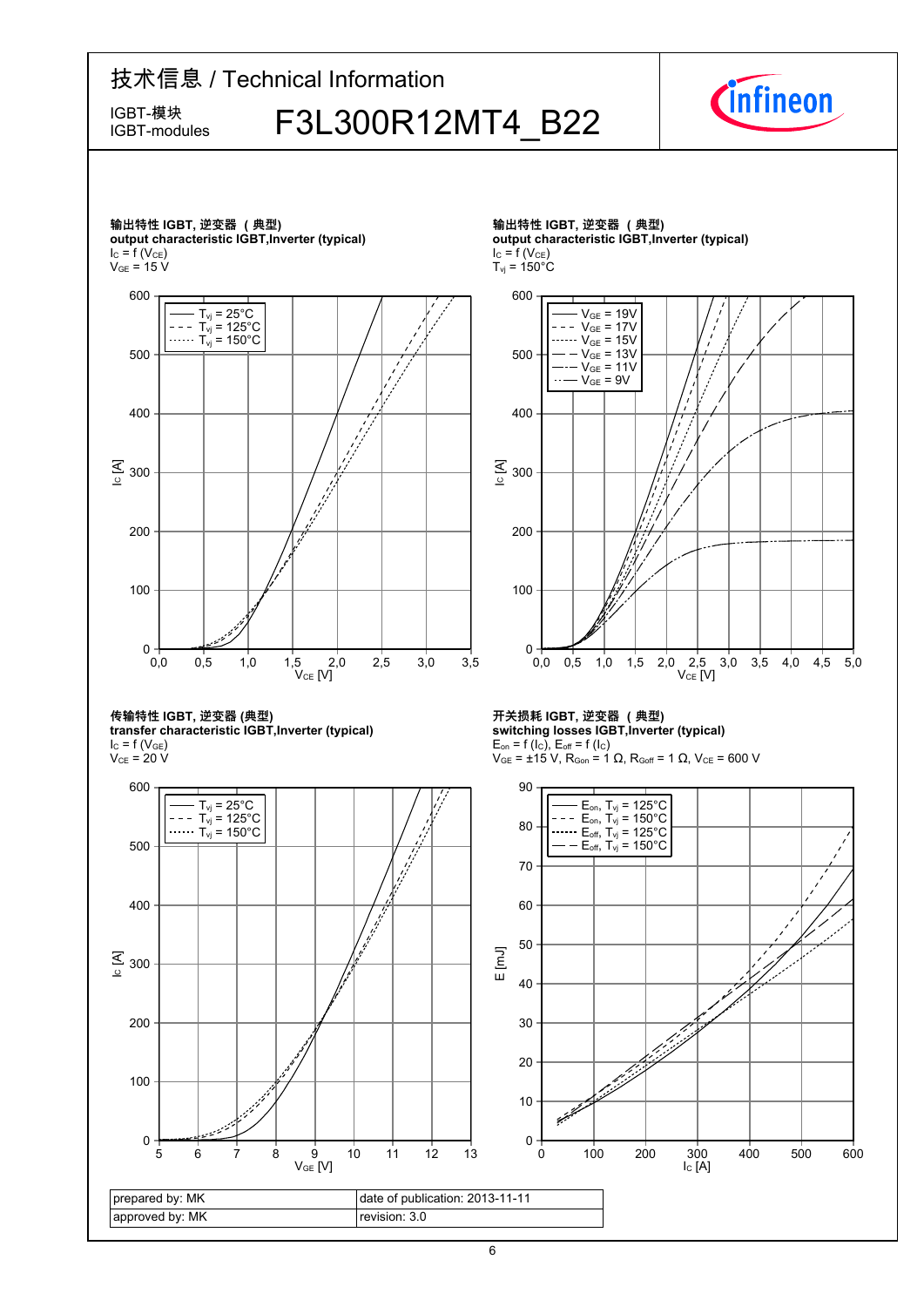## 技术信息 / Technical Information  $F_{\text{IBBT-modeles}}^{\text{IBBT-##}}$  F3L300R12MT4 B22 IGBT-modules



π

╫ Ш

⊞

4 0,02813 0,1



**forward characteristic of Diode, Inverter (typical)** 

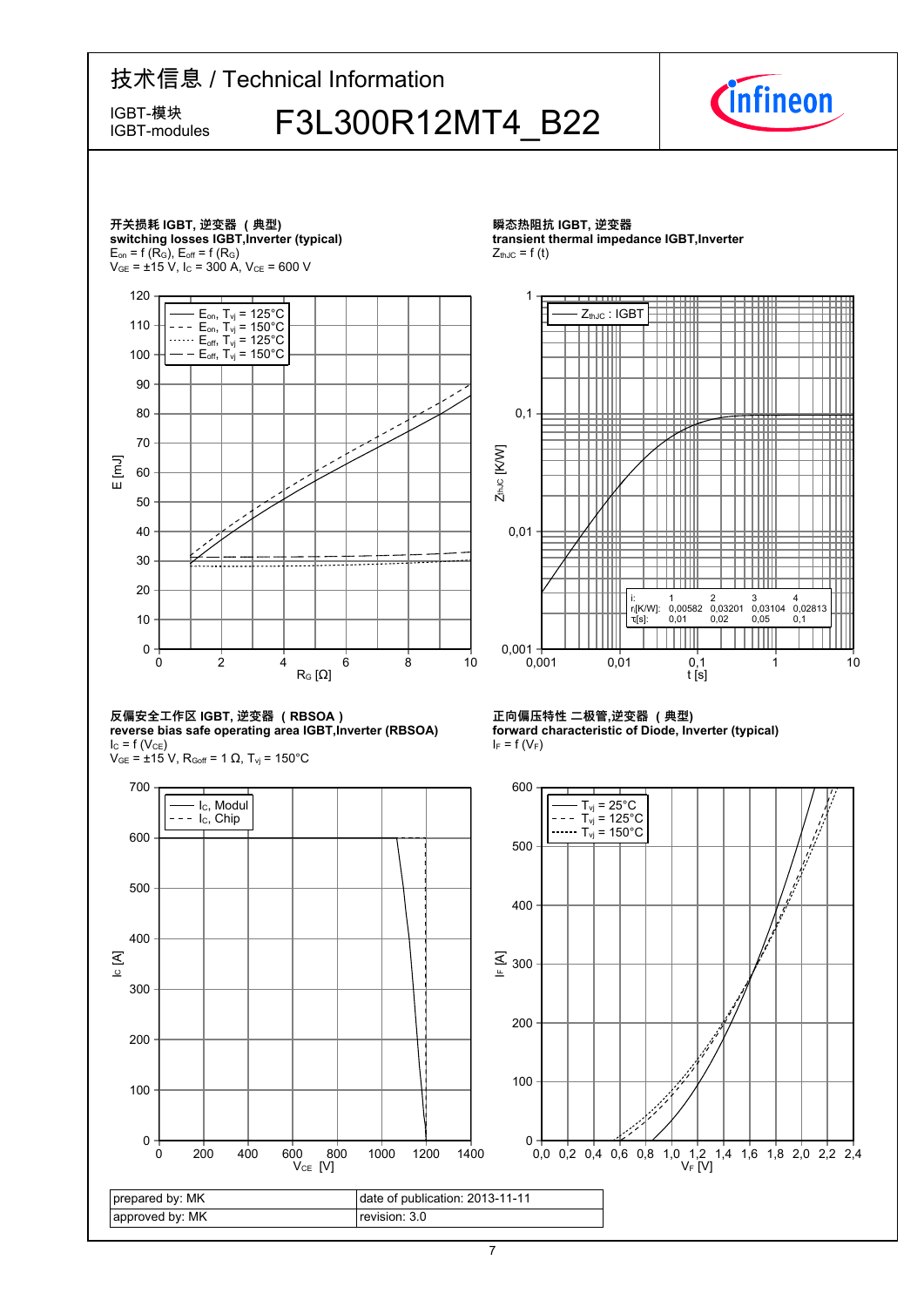## 技术信息 / Technical Information  $F_{\text{IBBT-modeles}}^{\text{IBBT-##}}$  F3L300R12MT4 B22 IGBT-modules



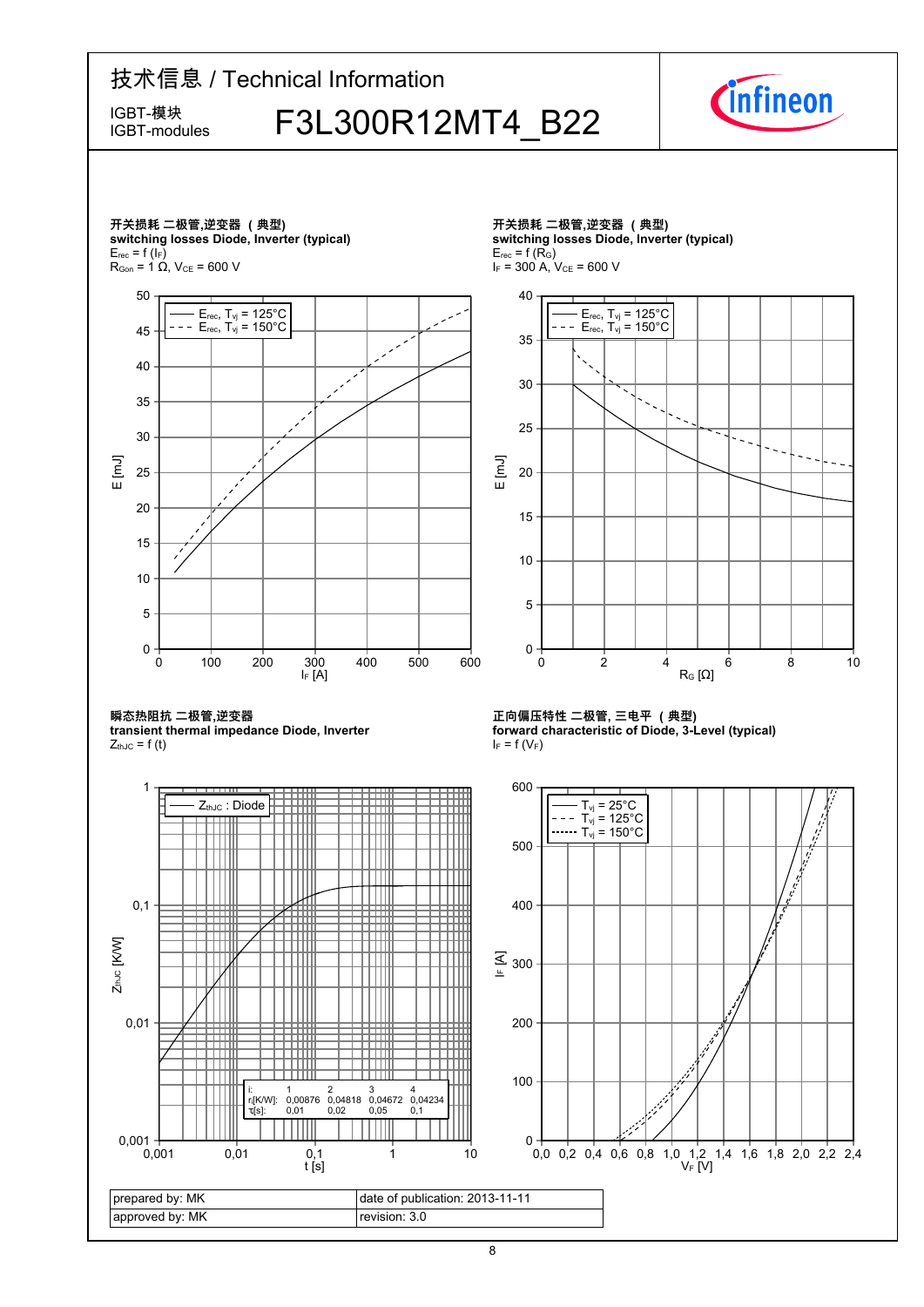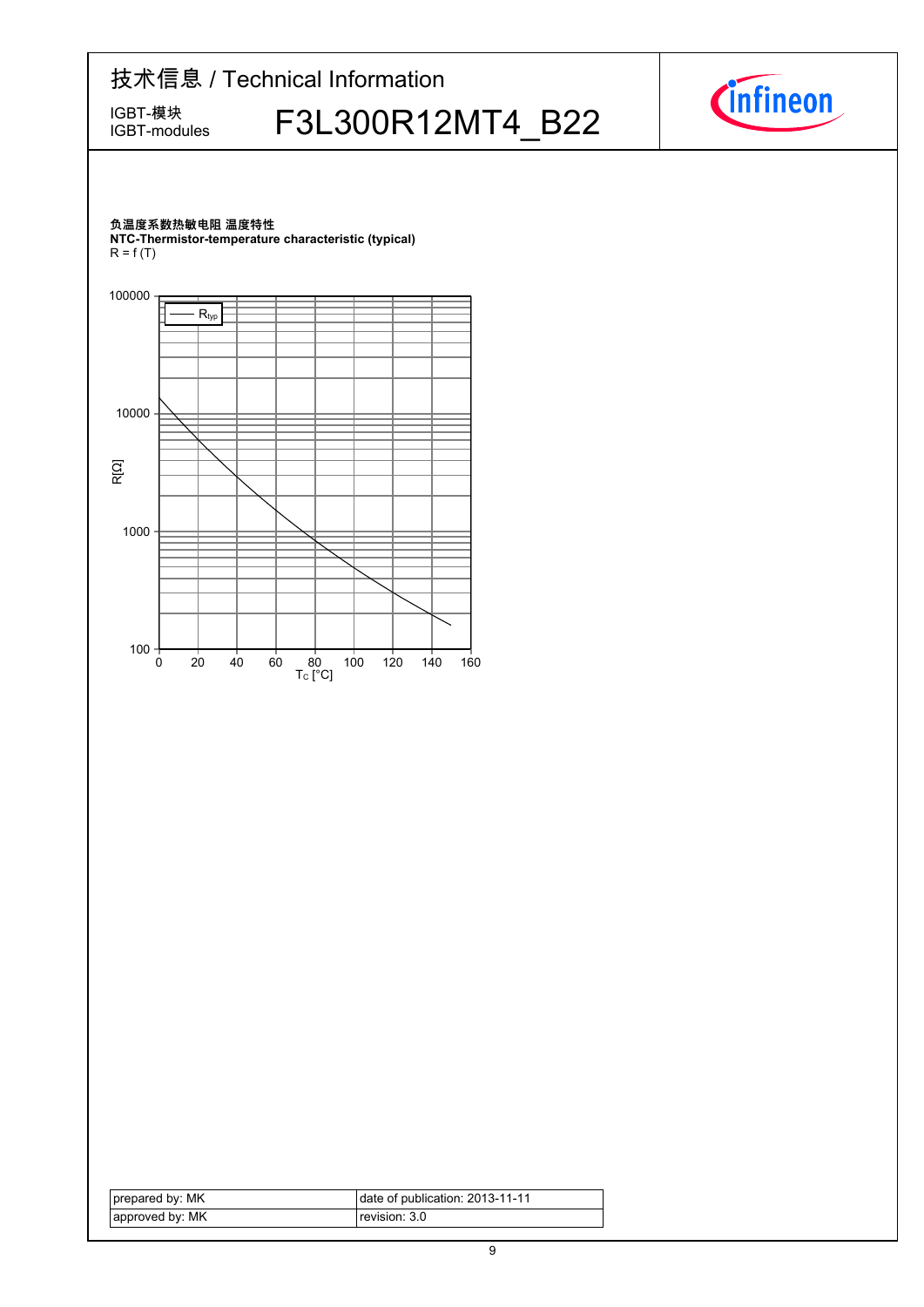